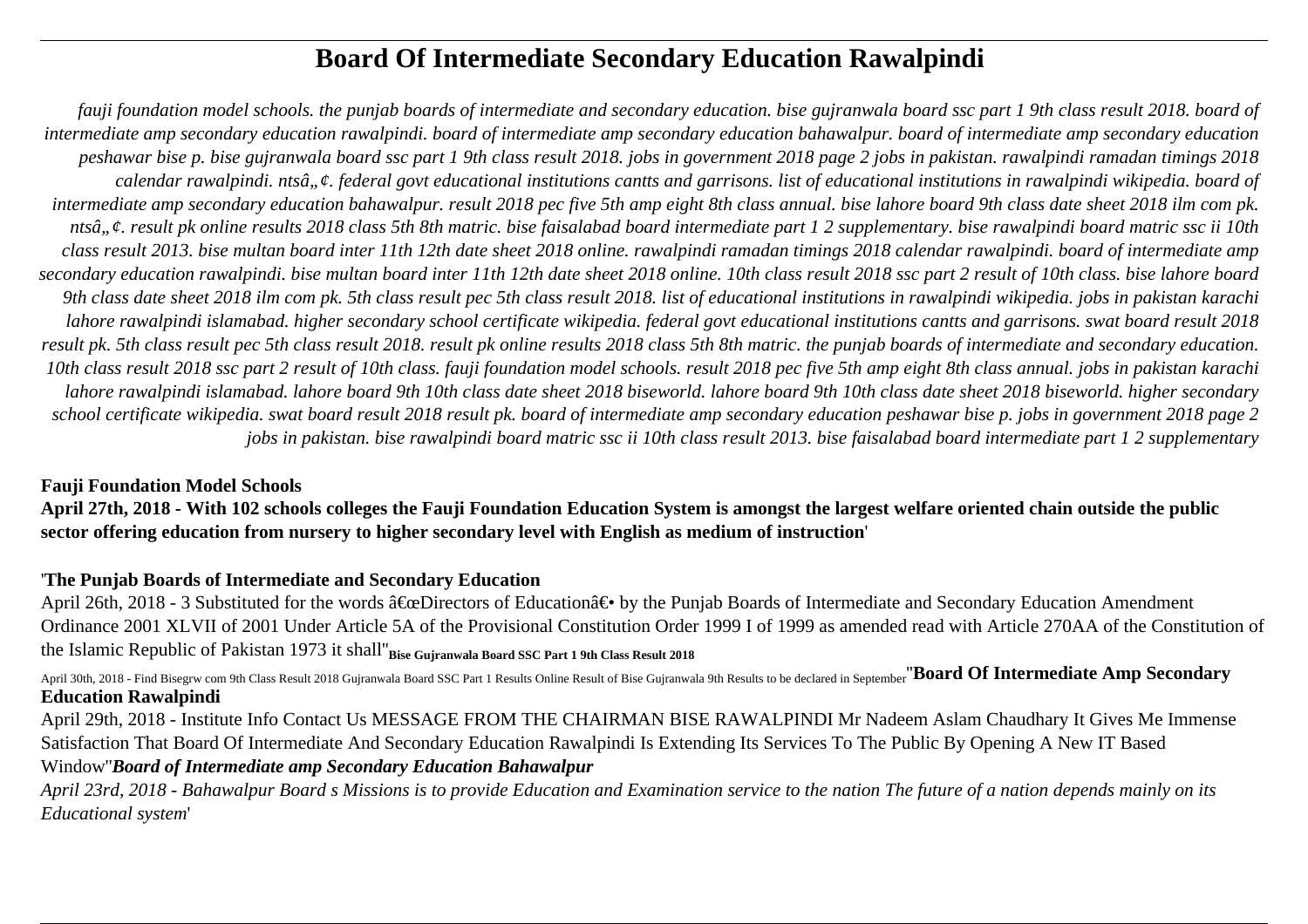### '**BOARD OF INTERMEDIATE amp SECONDARY EDUCATION PESHAWAR BISE P**

April 27th, 2018 - BOARD OF INTERMEDIATE amp SECONDARY EDUCATION PESHAWAR REVISED NOTIFICATION SECONDARY SCHOOL CERTIFICATE 9TH amp 10TH ANNUAL EXAMINATION 2018 It is notified for

the general information of all concerned that the Secondary School Certificate Annual E xaminations 2018 of the Board of'

### '**BISE GUJRANWALA BOARD SSC PART 1 9TH CLASS RESULT 2018**

APRIL 30TH, 2018 - FIND BISEGRW COM 9TH CLASS RESULT 2018 GUJRANWALA BOARD SSC PART 1 RESULTS ONLINE RESULT OF BISE GUJRANWALA 9TH RESULTS TO BE DECLARED IN SEPTEMBER' '**Jobs In Government 2018 Page 2 Jobs In Pakistan April 30th, 2018 - Jobs In Government 2018 Page 2 View The Latest Jobs In Government From Jang Express Nawa I Waqt The News Dawn Amp The Nation Newspapers Jobs In Pakistan**' '**RAWALPINDI RAMADAN TIMINGS 2018 CALENDAR RAWALPINDI** APRIL 22ND, 2018 - RAWALPINDI RAMADAN TIMINGS 2018 CALENDAR RAWALPINDI RAMAZAN SEHAR O IFTAR TIME TABLE 2018"**NTSâ,,¢ APRIL 30TH, 2018 - DISTRICT CADRE VARIOUS VACANT TEACHING POSTS BY DIRECTORATE OF ELEMENTARY AND SECONDARY EDUCATION KHYBER PAKHTUNKHWA PESHAWAR FOR THE POSTS OF CT AMP TT**'

### '**Federal Govt Educational Institutions Cantts and Garrisons**

April 30th, 2018 - Mission To provide purposeful and quality education to the wards of Armed Forces personnel as well as of civilians residing in cantonments garrisons throughout the country by nurturing fine citizens skil and providing the healthy educational environment so as to make them useful members of the society''**LIST OF EDUCATIONAL INSTITUTIONS IN RAWALPINDI WIKIPEDIA**

APRIL 30TH, 2018 - THIS IS A LIST OF EDUCATIONAL INSTITUTIONS IN THE DISTRICT OF RAWALPINDI PAKISTAN SECONDARY EDUCATION INSTITUTIONS ALLIED SCHOOLS SYSTEM ALAMA IQBAL MODAL

SCHOOL ASIF PUBLIC SCHOOL SYSTEM'

'**board of intermediate amp secondary education bahawalpur**

april 23rd, 2018 - bahawalpur board s missions is to provide education and examination service to the nation the future of a nation depends mainly on its educational system'

### '**result 2018 pec five 5th amp eight 8th class annual**

april 29th, 2018 - you can online free download pec 5th 8th class result 2018 by the official website at www pec edu pk announced on dated saturday 31st march 2018 punjab examination commission will be declared the elementary school level five grade v and eight grade viii class school wise annual exams and position holder name full gazette result 2018'

### '**BISE Lahore Board 9th Class Date Sheet 2018 Ilm Com Pk**

April 30th, 2018 - BISE Lahore Board 9th Class Date Sheet 2018 Is Here So Come Ad Check It Out The Board Of Intermediate And Secondary Education Lahore 9th Class Date Sheet 2018 Will Be Declared One Month Before The Final Exams"*ntsâ*, ¢

*april 30th, 2018 - district cadre various vacant teaching posts by directorate of elementary and secondary education khyber pakhtunkhwa peshawar for the posts of ct amp tt*'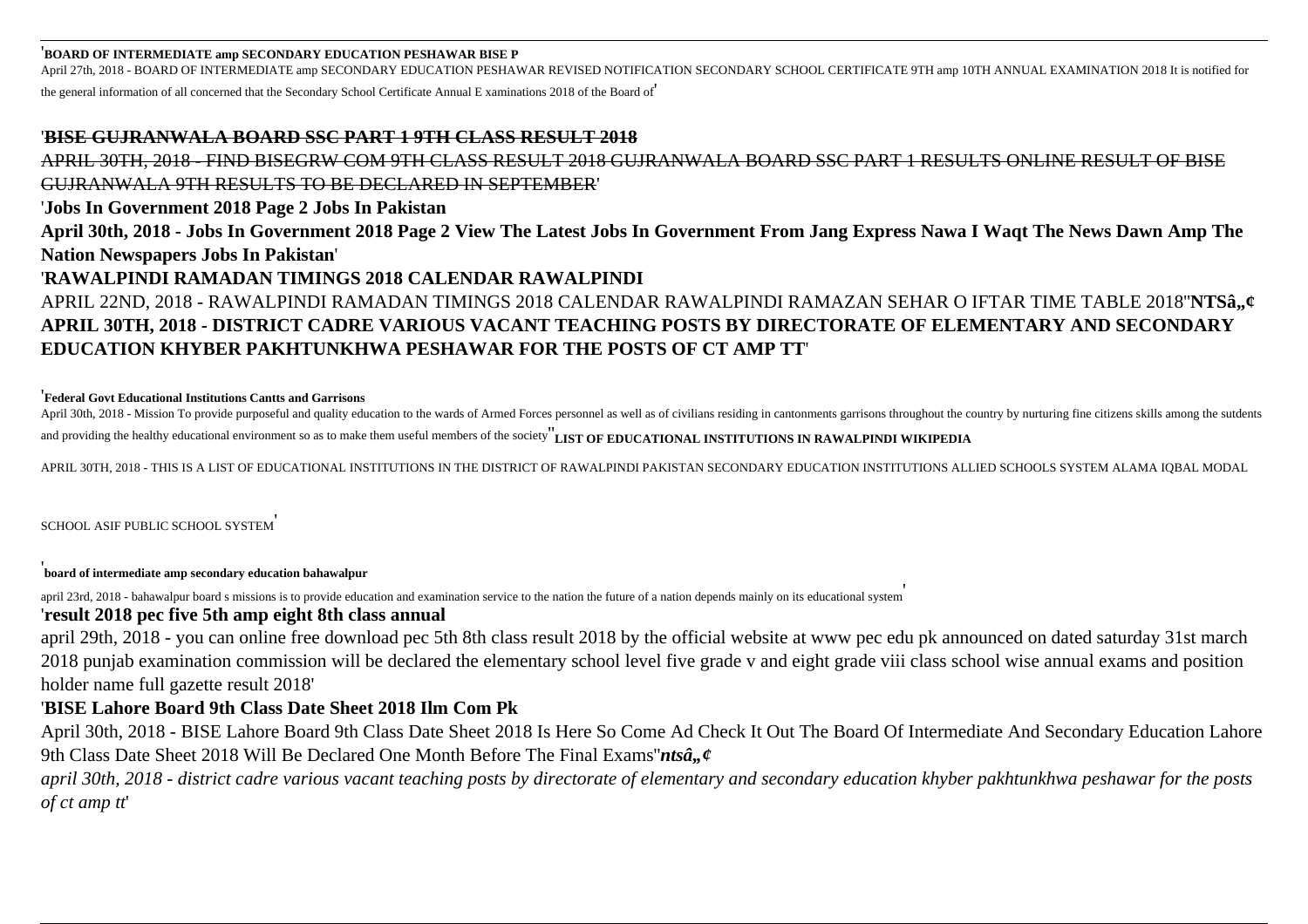## '**Result pk Online Results 2018 class 5th 8th Matric**

April 30th, 2018 - Board of Intermediate amp Secondary Education BISE including Lahore Board Federal Board Islamabad Rawalpindi Dera Gazi Khan Multan Gujranwala Bahawalpur Faisalabad Sargodha Peshawar Swat Kohat Malakand Abbottabad Mardan Bannu Karachi Sukkur Hyderabad Aga Khan Larkana Azad Jammu and Kashmir Board Muzaffarabad AJK Punjab'

## '**BISE Faisalabad Board Intermediate Part 1 2 Supplementary**

**April 29th, 2018 - Board Of Intermediate And Secondary Education BISE Faisalabad Board Will Announce Intermediate Part 1 2 Supplementary Exams Result 2017 Soon So Stay Connected With This Page If You Appear In The Supply Exams**'

### '**BISE Rawalpindi Board Matric SSC II 10th Class Result 2013**

April 29th, 2018 - Rawalpindi July 25 2013 Board of Intermediate amp Secondary Education BISE Rawalpindi announced the Matric SSC II Part II 10th Class annual examination results 2013 here on Thursday July 25 2013 at 10 00

## '**bise multan board inter 11th 12th date sheet 2018 online**

april 30th, 2018 - in 1968 the board of intermediate and secondary education multan bise multan began its functioning approximating a authoritative carcass for performing arts matriculation and intermediate examinations'

### '**rawalpindi ramadan timings 2018 calendar rawalpindi**

## **april 22nd, 2018 - rawalpindi ramadan timings 2018 calendar rawalpindi ramazan sehar o iftar time table 2018**' '**BOARD OF INTERMEDIATE AMP SECONDARY EDUCATION RAWALPINDI**

APRIL 29TH, 2018 - INSTITUTE INFO CONTACT US MESSAGE FROM THE CHAIRMAN BISE RAWALPINDI MR NADEEM ASLAM CHAUDHARY IT GIVES ME IMMENSE SATISFACTION THAT BOARD OF INTERMEDIATE AND SECONDARY EDUCATION RAWALPINDI IS EXTENDING ITS SERVICES TO THE PUBLIC BY OPENING A NEW IT BASED WINDOW'

#### '**BISE Multan Board Inter 11th 12th Date Sheet 2018 Online**

April 30th, 2018 - In 1968 The Board of Intermediate and Secondary Education Multan BISE Multan began its functioning approximating a authoritative carcass for performing arts matriculation and intermediate examinations '**10th class result 2018 ssc part 2 result of 10th class** april 23rd, 2018 - 10th class result 2018 of bise boards will be declared in july get latest news updates about bise board 10th class results 2018'

## '*BISE Lahore Board 9th Class Date Sheet 2018 Ilm Com Pk*

*April 30th, 2018 - BISE Lahore Board 9th Class Date Sheet 2018 Is Here So Come Ad Check It Out The Board Of Intermediate And Secondary Education Lahore 9th Class Date Sheet 2018 Will Be Declared One Month Before The Final Exams*'

## '*5TH CLASS RESULT PEC 5TH CLASS RESULT 2018*

*APRIL 29TH, 2018 - BISE DG KHAN BOARD 5TH CLASS RESULT 2018 BISE DG KHAN BOARD WAS ESTABLISHED ON 4RTH JANUARY 1989 AND IS WORKING UNDER THE PUNJAB BOARDS OF INTERMEDIATE AMP SECONDARY EDUCATION ACT 1976*'

'*List Of Educational Institutions In Rawalpindi Wikipedia*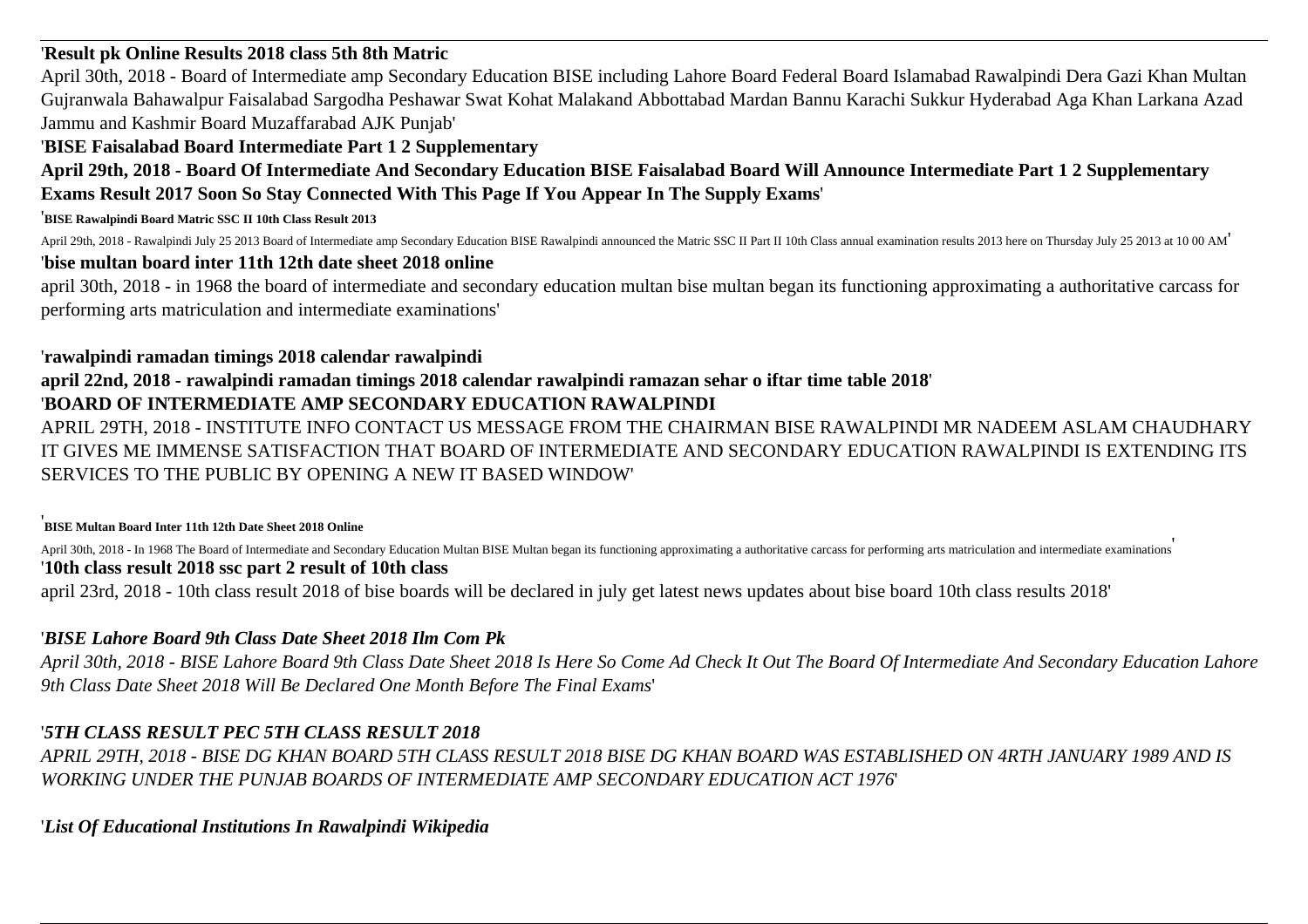*April 30th, 2018 - This Is A List Of Educational Institutions In The District Of Rawalpindi Pakistan Secondary Education Institutions Allied Schools System Alama Iqbal Modal School Asif Public School System*'

### '**JOBS IN PAKISTAN KARACHI LAHORE RAWALPINDI ISLAMABAD**

APRIL 27TH, 2018 - JOBS IN PAKISTAN KARACHI LAHORE RAWALPINDI ISLAMABAD PESHAWAR AS PUBLISHED IN JANG EXPRESS NAWA I WAQT THE NEWS DAWN AMP THE NATION NEWSPAPERS ADS ARE UPDATED DAILY'

### '**Higher Secondary School Certificate Wikipedia**

April 29th, 2018 - The Higher Secondary Certificate Also Known As HSC Is A Public Examination Taken By Students Of Intermediate College Junior College In Bangladesh Pakistan And In The States Of Gujarat Kerala Tamil Nadu Telangana Punjab Maharashtra West Bengal And Goa In India'

### '**federal govt educational institutions cantts and garrisons**

april 30th, 2018 - mission to provide purposeful and quality education to the wards of armed forces personnel as well as of civilians residing in cantonments garrisons throughout the country by nurturing fine citizens skil

and providing the healthy educational environment so as to make them useful members of the society<sub>"</sub> swat board result 2018 result pk

april 29th, 2018 - view swat board educational results 2018 students can view educational results of swat board for academic year 2018 online freely or get swat result on mobile" STH CLASS RESULT PEC 5TH CLASS RESULT 2018 APRIL 29TH, 2018 - BISE DG KHAN BOARD 5TH CLASS RESULT 2018 BISE DG KHAN BOARD WAS ESTABLISHED ON 4RTH JANUARY 1989 AND IS WORKING UNDER THE PUNJAB BOARDS OF INTERMEDIATE AMP SECONDARY EDUCATION ACT 1976''**RESULT PK ONLINE RESULTS 2018 CLASS 5TH 8TH MATRIC**

APRIL 30TH, 2018 - BOARD OF INTERMEDIATE AMP SECONDARY EDUCATION BISE INCLUDING LAHORE BOARD FEDERAL BOARD ISLAMABAD RAWALPINDI DERA GAZI KHAN MULTAN GUJRANWALA

BAHAWALPUR FAISALABAD SARGODHA PESHAWAR SWAT KOHAT MALAKAND ABBOTTABAD MARDAN BANNU KARACHI SUKKUR HYDERABAD AGA KHAN LARKANA AZAD JAMMU AND KASHMIR BOARD

### MUZAFFARABAD AJK PUNJAB''*the punjab boards of intermediate and secondary education*

*april 26th, 2018 - 3 substituted for the words "directors of education― by the punjab boards of intermediate and secondary education amendment ordinance 2001 xlvii of 2001 under article 5a of the provisional constitution order 1999 i of 1999 as amended read with article 270aa of the constitution of the islamic republic of pakistan 1973 it shall*''*10TH CLASS RESULT 2018 SSC PART 2 RESULT OF 10TH CLASS*

*APRIL 23RD, 2018 - 10TH CLASS RESULT 2018 OF BISE BOARDS WILL BE DECLARED IN JULY GET LATEST NEWS UPDATES ABOUT BISE BOARD 10TH CLASS RESULTS 2018*''**Fauji Foundation Model Schools**

April 27th, 2018 - With 102 Schools Colleges The Fauji Foundation Education System Is Amongst The Largest Welfare Oriented Chain Outside The Public Sector Offering Education From Nursery To Higher Secondary Level With English As Medium Of Instruction''**Result 2018 PEC Five 5th Amp Eight 8th Class Annual**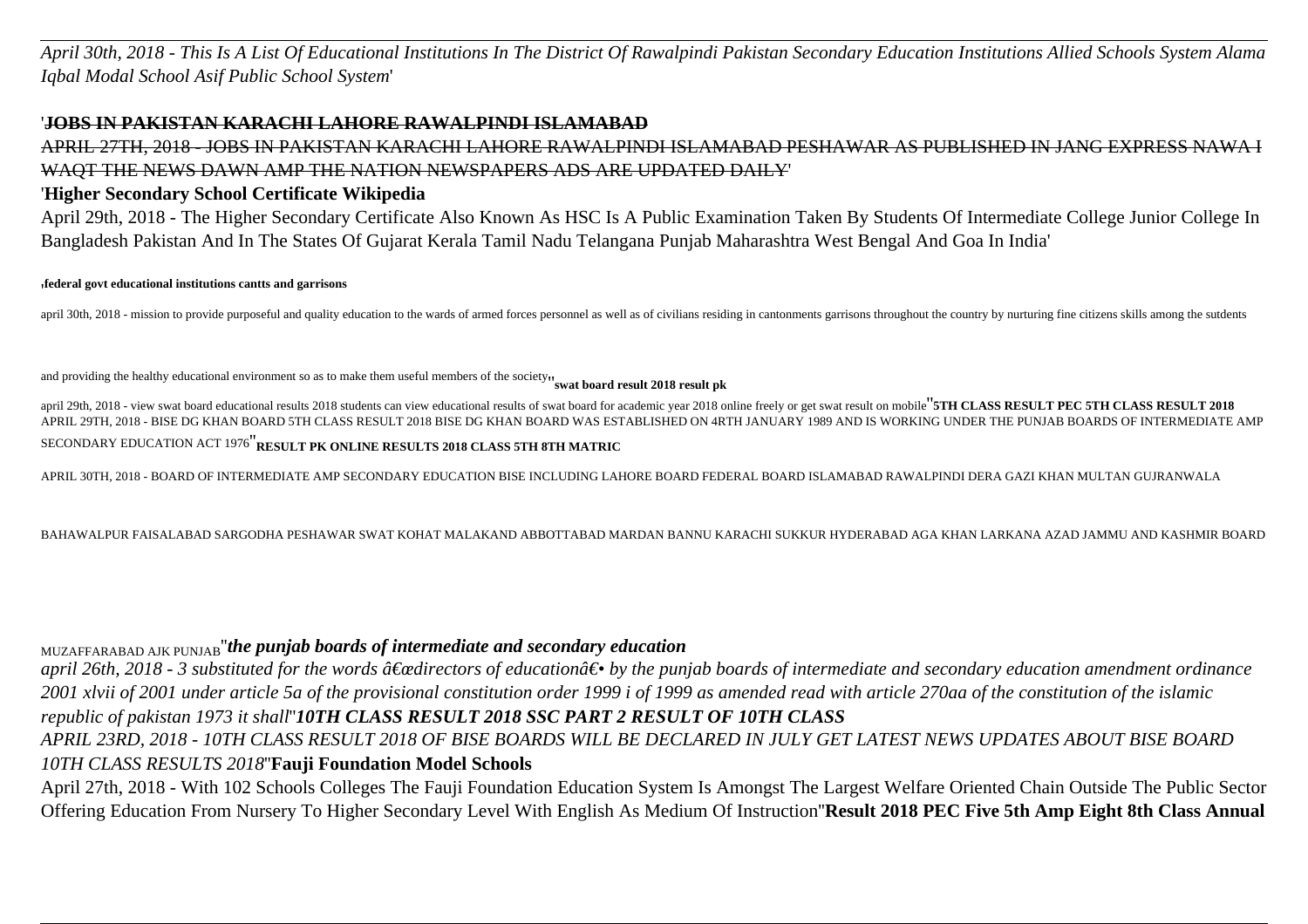April 29th, 2018 - You Can Online Free Download PEC 5th 8th Class Result 2018 By The Official Website At Www Pec Edu Pk Announced On Dated Saturday 31st March 2018 Punjab Examination Commission Will Be Declared The Elementary School Level Five Grade V And Eight Grade Viii Class School Wise Annual Exams And Position Holder Name Full Gazette Result 2018'

'**Jobs in Pakistan Karachi Lahore Rawalpindi Islamabad**

**April 27th, 2018 - Jobs in Pakistan Karachi Lahore Rawalpindi Islamabad Peshawar as published in Jang Express Nawa i Waqt The News Dawn amp The Nation Newspapers Ads are updated daily**'

'**Lahore Board 9th 10th Class Date Sheet 2018 Biseworld**

**April 29th, 2018 - The Board of Intermediate and Secondary Education will be declared this year Matric Part 1 and 2 Date Sheet 2018 at the official website biselahore com for his candidates 02 March 2018 the Annual Exams are started now the all boards of Punjab province announced the SSC Secondary School Certificate date sheet 2018**'

'**Lahore Board 9th 10th Class Date Sheet 2018 Biseworld**

April 29th, 2018 - The Board of Intermediate and Secondary Education will be declared this year Matric Part 1 and 2 Date Sheet 2018 at the official website biselahore com for his candidates 02 March 2018 the Annual Exams a all boards of Punjab province announced the SSC Secondary School Certificate date sheet 2018'

### '*HIGHER SECONDARY SCHOOL CERTIFICATE WIKIPEDIA*

*APRIL 29TH, 2018 - THE HIGHER SECONDARY CERTIFICATE ALSO KNOWN AS HSC IS A PUBLIC EXAMINATION TAKEN BY STUDENTS OF INTERMEDIATE COLLEGE JUNIOR COLLEGE IN BANGLADESH PAKISTAN AND IN THE STATES OF GUJARAT KERALA TAMIL NADU TELANGANA PUNJAB MAHARASHTRA WEST BENGAL AND GOA IN INDIA*'

## '**SWAT BOARD RESULT 2018 RESULT PK**

APRIL 29TH, 2018 - VIEW SWAT BOARD EDUCATIONAL RESULTS 2018 STUDENTS CAN VIEW EDUCATIONAL RESULTS OF SWAT BOARD FOR ACADEMIC YEAR 2018 ONLINE FREELY OR GET SWAT RESULT ON MOBILE''**BOARD OF INTERMEDIATE AMP SECONDARY EDUCATION PESHAWAR BISE P**

APRIL 27TH, 2018 - BOARD OF INTERMEDIATE AMP SECONDARY EDUCATION PESHAWAR REVISED NOTIFICATION SECONDARY SCHOOL CERTIFICATE 9TH AMP 10TH ANNUAL EXAMINATION 2018 IT IS NOTIFIED FOR THE GENERAL INFORMATION OF ALL CONCERNED THAT THE SECONDARY SCHOOL CERTIFICATE ANNUAL E XAMINATIONS 2018 OF THE BOARD OF''*JOBS IN GOVERNMENT 2018 PAGE 2 JOBS IN PAKISTAN*

*APRIL 30TH, 2018 - JOBS IN GOVERNMENT 2018 PAGE 2 VIEW THE LATEST JOBS IN GOVERNMENT FROM JANG EXPRESS NAWA I WAQT THE NEWS DAWN AMP THE NATION NEWSPAPERS JOBS IN PAKISTAN*'

## '**BISE RAWALPINDI BOARD MATRIC SSC II 10TH CLASS RESULT 2013 APRIL 29TH, 2018 - RAWALPINDI JULY 25 2013 BOARD OF INTERMEDIATE AMP SECONDARY EDUCATION BISE RAWALPINDI ANNOUNCED THE MATRIC SSC II PART II 10TH CLASS ANNUAL EXAMINATION RESULTS 2013 HERE ON THURSDAY JULY 25 2013 AT**